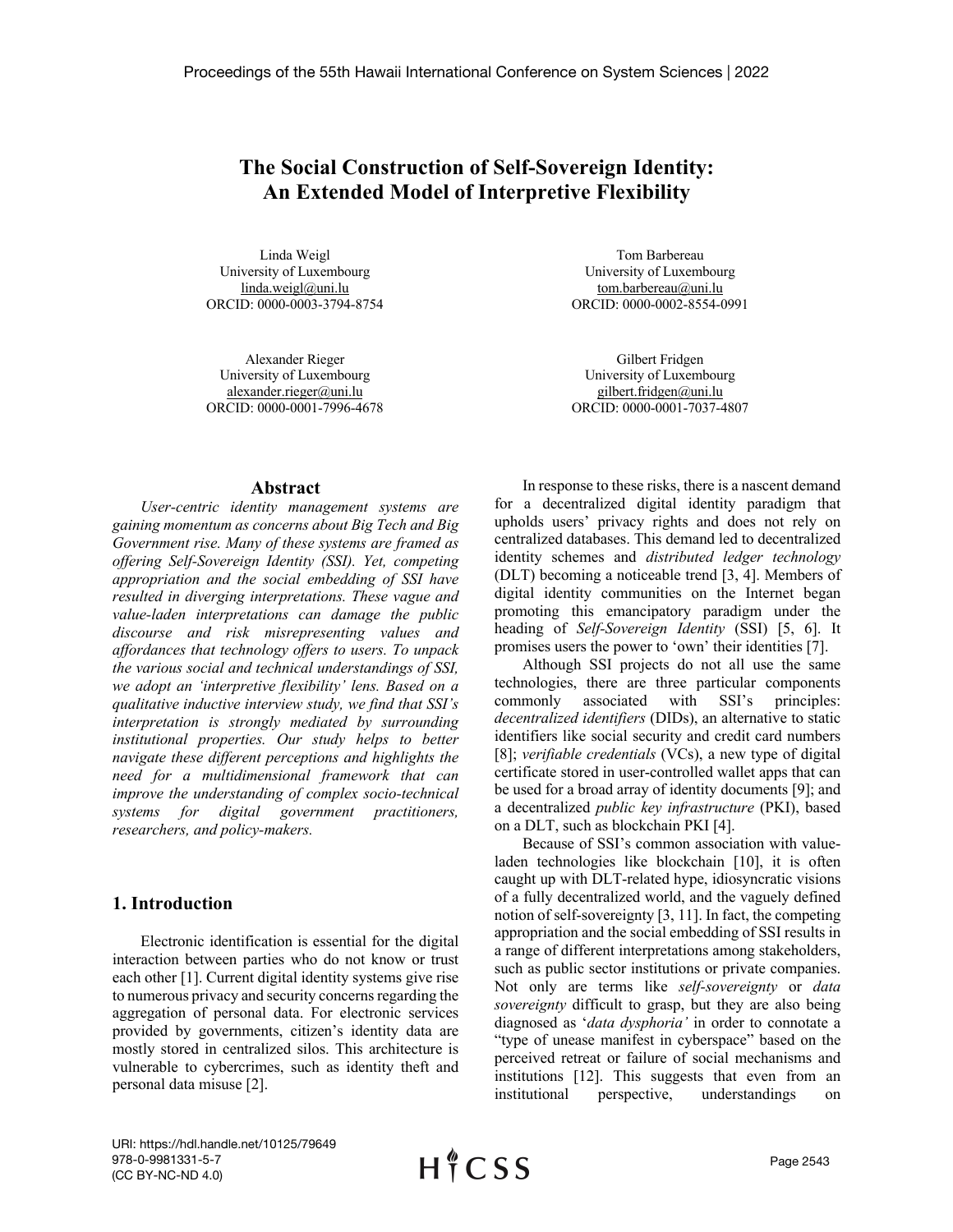decentralized paradigms, like SSI, seem to differ. It appears that particularly libertarian societies gravitate towards decentralized technologies that 'liberate' citizens from centralization and control [13]. However, the decentralization of digital identity management systems also starts to attract the interest of societies that place a higher trust in institutions. The European Union (EU), for instance, published a new legal proposal on a "trusted and secure European e-ID" which foresees the introduction of a European Digital Identity Wallet [14].

In short, the ambiguity of SSI's technical implementations [15], and its manifold social interpretations make SSI capable to be shaped by the flexible interests of social actors that are interacting with this set of technologies. Yet, the undefined and, sometimes misleadingly, value-laden discourse about SSI can damage public understandings, as its contestations go beyond mere confusion. We thus formulated the following research question: *How is SSI shaped by social actors, technical constraints and the underlying institutional context?*

To answer our research question and navigate through the various understandings of SSI on a social, technical and institutional level, we conduct a qualitative inductive analysis grounded in expert interviews and technical documentation. It is important to note that the use of SSI is not restricted to the digital identification of individuals by public authorities. 'Digital identity' is an umbrella term that can express identity attributes of citizens, organizations, and even objects in the field of IoT. Accordingly, SSI is applicable to the identification of both human and nonhuman agents. This paper, however, focusses on the use of SSI by governmental agencies in the context of identifying individuals.

From a theoretical point of view, we draw on *interpretive flexibility* (IF) – a core concept of the Social Construction of Technology (SCOT) approach [16, 17]. Our primary objective is to map social and technical domains of SSI along Doherty et al.'s [18] model of interpretive flexibility. Given the contextual importance for SSI's interpretive flexibility, we seek to extend Doherty et al.'s model [18] to account for so-called *institutional properties* introduced by Orlikowski [19]. The study offers contributions to both theory and practice. From a theory perspective, this paper extends the IF model to include institutional properties. Implications for practice are provided by the findings which offer a foundation to understand and discuss SSI.

The paper is structured as follows. To clarify the relevance of IF for digital government, we first elaborate on the development of electronic identification systems as a socio-technical artifact. We subsequently provide different possible socio-political interpretations of SSI and its technical operationalization. We then analyze

our data through the theoretical lens of IF and the concept of institutional properties. Finally, we discuss our results, present the extended model on IF, and conclude.

## **2. Background and Theoretical Lens**

## **2.1. From centralized e-ID to SSI**

The management of public service interactions between citizens and public administrations typically relies on citizens' identity information, such as name, date of birth, address or nationality. Since a few decades, governments transitioned from paper-based systems to electronic means of identification [20]. The growing demand for user identification via electronic interfaces is motivated by the objective to mitigate identity theft and to enable government agencies to collaborate more efficiently. For many governments, the introduction of electronic identification systems is also a crucial step towards a more transparent, trustworthy and legitimate information society more generally [21].

Yet, the remote interaction between users and public administrations comes with challenges regarding security, confidentiality, and the authentication of users. At the same time, the increasing digital cooperation of state agencies through a connected web of databases, the so-called vertical and horizontal integration stage of digital government development [22] depends on the exchange of sensitive data. This results in a paradox where electronic identification systems enhance security on the one hand, but may compromise users' privacy on the other. Eventually, data collection, crossreferencing, and the aggregation of metadata could lead to surveillance by the state or third parties [23].

Here, the developments and use of open standards, cryptographic protocols, and decentralized technologies represent significant efforts to address this dilemma. With the advent of DLT, new paradigms of decentralized identity or Self-Sovereign Identity entered the space of identity management [3, 4]. At the same time, electronic identification systems in digital government are steadily at the intersection of policy considerations and technical design. Therefore, they are subject to debates that are shaped by stakeholder's interpretations of the artefact in question. In addition, complex political dynamics, budget realities, path dependencies and the lack of political awareness are recognized factors that can affect the use of novel technologies in the public sector [21, 24, 25]. This gap between politics and technology emphasizes the importance of conceptual meanings around innovation and a commonly shared understanding of technology.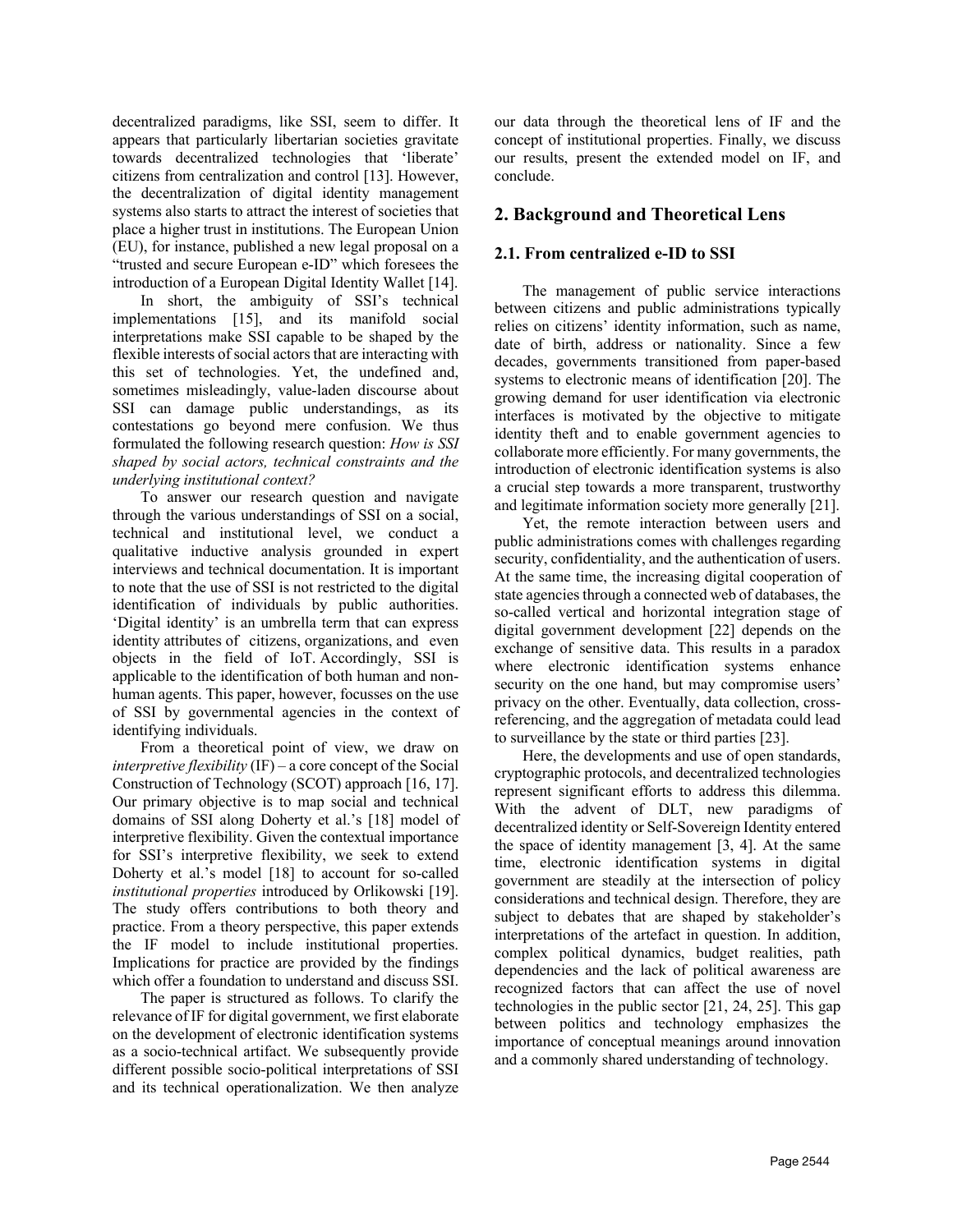#### **2.2. SSI's technical and social ambiguity**

Despite its technical heterogeneity, there are certain technical features that are frequently observed with SSI. Among those are DIDs, which allow users to interact with service providers via end-to-end encrypted communication without an intermediary registrar or account provider [8]. Another associated technical building block of SSI are VCs. VCs are an advanced machine-verifiable and cryptographically secure type of digital certificates, which are characterized by an issuer's digital signature. These types of credentials can be stored, for instance, on a user's device in a so-called 'digital wallet' and used for a broad array of identity documents [9]. Most digital wallets that are part of an SSI solution store either digital assets, identity information or both of them [15]. The wallet's holdings can be registered on DLT (which can include hashes of personally identifiable information), hence SSI is often described as "blockchain-based identity" [26]. Finally, there is a third type of wallet which neither stores cryptographic assets nor does it use VCs. Suffice to say, there is not yet an orthodox, technical definition for SSI solutions. It is thus viewed as "overwhelmingly confusing" by technical experts [3, 26]. From a technical point of view, SSI standards are still under development, which can pose a challenge to the implementation of mature SSI solutions. Yet, given that this paper is nor a technical evaluation of design options or attributes of SSI, the subsequent arguments engage with SSI's technological "features" [27] on a high-level presentation.

The next observation is socio-political and regards SSI as set of inconclusive socio-ethical principles. The conception of a self-sovereign identity or a sovereign individual did not emerge from philosophy, legal theory, or political science texts; instead, it came from blog posts, magazines, and Internet forums of software developers. Such forums defined SSI as a set of ethical principles and an idealistic vision in which individuals become "rulers of their own identity" [5]. Traditionally, sovereignty is conceived as an exceptional power, not something possessed by all [28]: the dominion of God, the Crown or the State are examples of such sovereign. Self-sovereignty, by contrast, denotes an individual's ability to control the digital exchange of assets and personal information [5, 7].

In the academic literature, Cheesman [11] identified identity 'ownership' and individual empowerment as common rhetorical themes: SSI putatively "removes the need for powerful, centralized institutional structures by giving individuals control and ownership of their identity information." Specifically, she argued that because the diverse ways in which individuals use digital identity technologies cannot be

determined in advance, SSI could potentially empower disenfranchised individuals, yet it could also extend administrative powers and strengthen the control of bureaucracies. The SSI terminology entails an idiosyncratic conception of sovereignty; and selfsovereignty is in turn linked to other informal notions like data sovereignty, digital identity ownership, and personal data ownership [29, 30]. Indeed, proponents of SSI tend to appreciate technical features, yet depreciate "moral semantics"; hence the prevalence of simple narratives that posit SSI as 'good' and Big Tech or governments as 'bad' [30]. Halpin [31] suggests that the "cultish" libertarian proponents of SSI overlook ethical problems. He coined the term "cryptography theatre" to mock the use of cryptography to allay users' concerns. Zwitter et al. [29] acknowledged that technologies associated with SSI have potential; yet they also identified "a clear need" for critical policy decisions that affect the design and implementation of SSI systems.

#### **2.3. The Social Construction of Technology**

The broad school of the Social Shaping of Technology (SST) is concerned with the design and development of technologies – a process that is, aside from technical considerations, largely patterned by social factors [32]. As such, SST views innovation as a "garden of forking paths" [32] determined by both a technical dimension – composed of 'constraints' or 'affordances', and a social dimension – impacted by stakeholders and negotiations between them."

The prevailing rationale of this school is reflected in its seceding approaches, – namely, actor-network theory (ANT), sociotechnical systems theory, and the social construction of technology (SCOT). The SCOT approach seeks to understand technical developments and to highlight the social constructivist component thereof [16]. SCOT contains the concept of *interpretive flexibility* (IF) – the ability of a given technical artefact to symbolize "different things to different actors" [33]. IF allows different social groups to associate different meanings to a technology. For information systems, although the physical properties ensure the presence of clear "boundary conditions" on usage in the technical domain, the social domain remains unaccounted for in positivist approaches [34]. Therefore, information systems ought to be analyzed in constructivist terms, both in their technical and social domains. Arguing that little scholarly attention has been given to how a system's technical specifications may limit its interpretive flexibility, Doherty et al. [18] developed a re-conceptualization of IF in order to analyze the potential to tailor a given information system (Figure 1). Their model describes how stakeholders construct different understandings of the same artefact, and how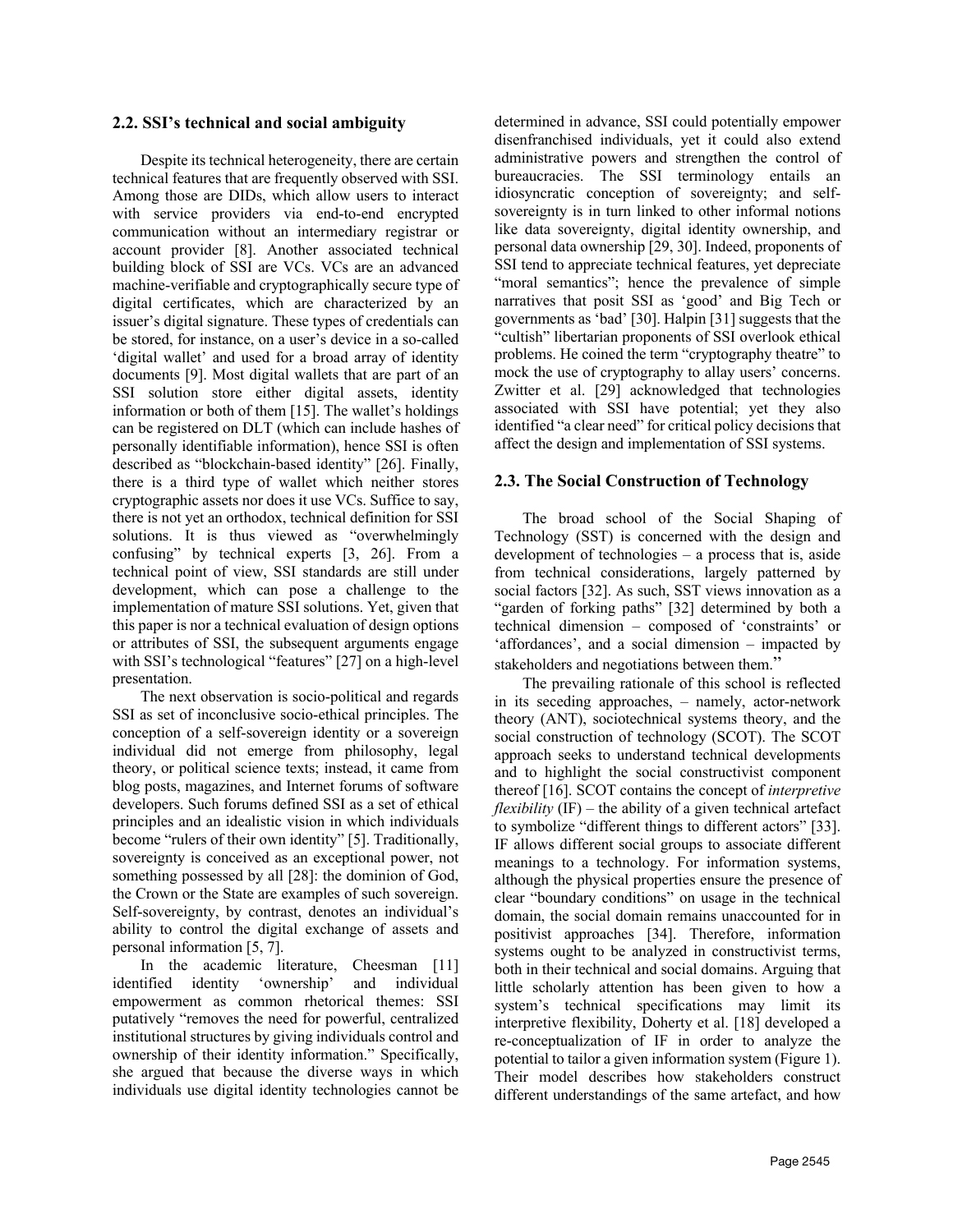its technical characteristics provide *functional boundaries* on the system's ability to be interpreted flexibly. To delineate upper and lower limits with regards to these boundaries, Doherty et al. [18] introduce two confronting constraints. On one end of the spectrum are *enforcing constraints* – which are "mandatory" technical features, and thus deemed essential for the system's functionality. At the opposite end of the spectrum are *proscribing constraints* – representing functions that do not exist or cannot be used.



**Figure 1. Model of interpretive flexibility**

#### **2.4. Structural Studies of Technology**

In the advent of Structuration Theory, foundational studies established reciprocal links between structures and social agents without giving primacy to either [17, 19]. This theoretical foundation was employed by organizational researchers studying the relationship between technology and social structures. Orlikowksi [19] conceived technology as fundamentally dual. Her model (Figure 2) reflects this duality: technology is shaped by human agents (A), and in turn, influences the actions and behavior of users (B). Orlikowksi also considered *institutional properties* of organizations (e.g., budgets, business strategies, culture, expertise, regulation, etc.), as having an influence on humans' interaction with technology (C). She suggested that technology has consequences on institutional properties by reinforcing/transforming the status quo (D).

In information systems research, studies of technology do not strictly account for the IF of technical constraints [35]. The ones that do take a narrow organizational perspective without incorporating the impact of institutional properties as suggested by Orlikowski [19]. Although Doherty et al. [18] ground their model of IF in Orlikowski's organizational perspectives, the approach focuses exclusively on the interpretations of stakeholder groups and functional boundaries. For a socio-technical construct like SSI, the institutional properties may be a crucial factor to account for [11, 29]. Studying IF through a more holistic lens – one that includes stakeholders, technical

constraints, and institutional properties – serves to answer our research question.



**Figure 2. Structuration model of technology** 

#### **3. Method**

We followed a qualitative inductive approach to match our data-driven analysis. The inductive, qualitative analysis method consisted of a qualitative inductive interview study [36] with a supporting document analysis.

As part of our in-depth interview study, we conducted 20 semi-structured interviews with knowledgeable experts on credential and identity management. We conducted interviews to account for the novelty of SSI and the subsequent scarce amount of information available on SSI's implementation, bestpractices, and interpretations. The study, executed in the context of a project with Luxembourg's Ministry for Digitalization, spanned over a period of five months. The composition of stakeholders consisted of seven participants that worked in for-profit companies, seven government officials, four interviewees that worked in non-profit organizations, and two researchers. Importantly, there is no conflict of interest with the interviewed researchers or overlap with the author team. Interviews were held individually via videoconference and lasted for about 60 minutes. The participants came from Europe, North America, the United Kingdom and Australia. While the technical boundaries of SSI were discussed with interviewees from all continents, the social and institutional properties mainly focused on the European context.

To study the various understandings and technical implementations of SSI, we further analyzed nine whitepapers of eight different solution providers and designers: SelfKey Foundation [37], Ontology [38], Procivis AG [39], Esatus [40], German Chancellery [41], Sovrin Foundation [7], Microsoft [42] and the Alastria Association Network Consortium [43].

Through the lens of Doherty et al.'s model [18], we analyzed both the social and technical domains of SSI. With the objective to identify patterns and answer our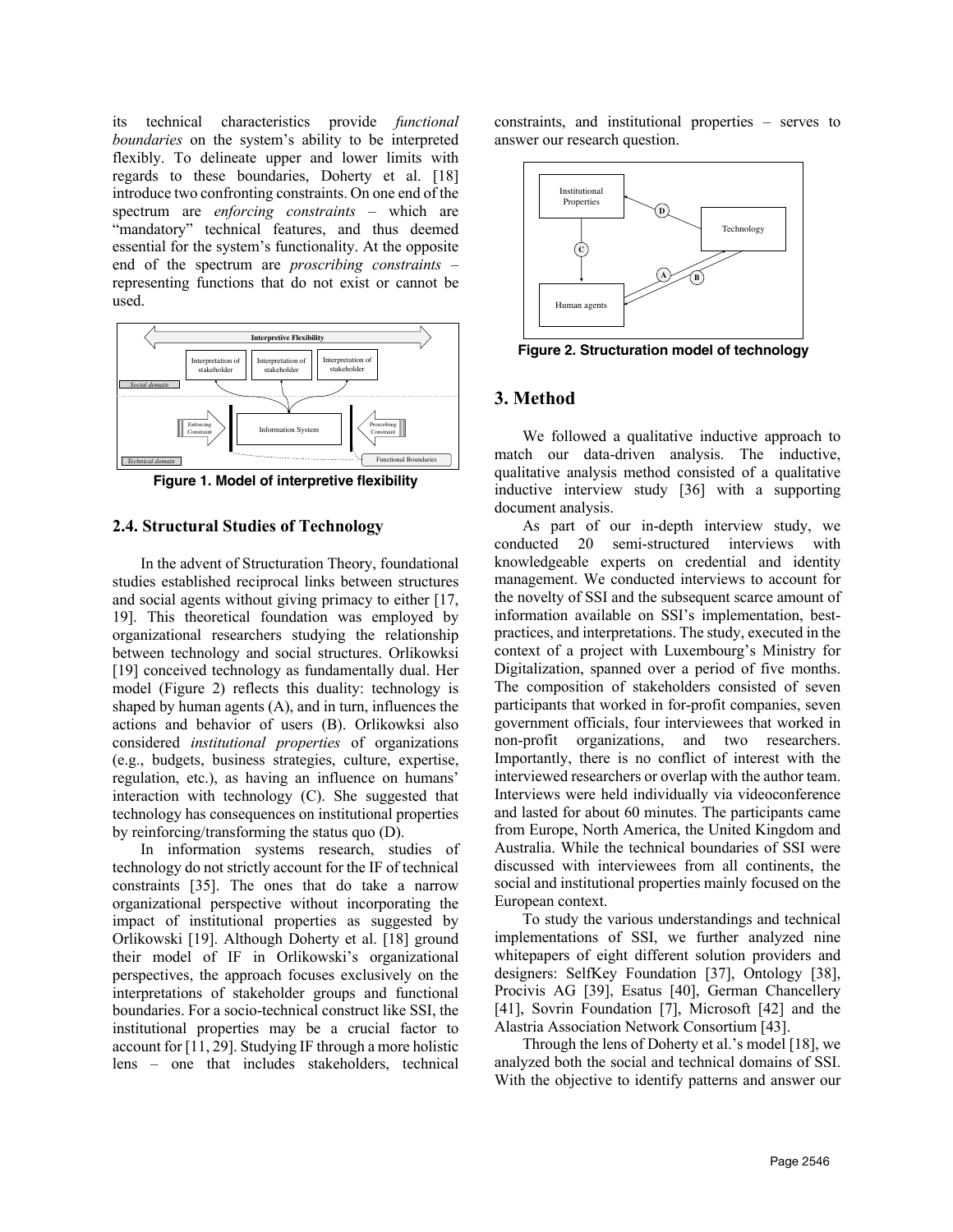research question along the lines of our theoretical framework, we followed the conventional stages of open, axial, and selective coding [44]. We coded our data using the qualitative analysis software MAXQDA [45]. In the first open coding phase, we analyzed whitepapers and interviews individually by assigning initial conceptual labels. In the second stage, the axial coding phase, we clustered codes across sources, elevating them to higher-levels themes. Specifically, we began separating the technical from the social domain, and congregated codes along technological features, social dimensions, and institutional contextual factors. The final process of coding aimed at identifying and creating overarching categories to group the matching themes based on our theoretical lens of the IF model. We used selective coding to identify properties of SSI and deduce social dimensions throughout the existing categories and subcategories [44]. In the technical domain, we sought to identify common technical specifications and constraints of the individual SSI projects. Based on Doherty et al.'s model of IF [18], we matched our cluster of codes with relevant elements of the model, such as 'stakeholders', 'interpretations', or 'functional boundaries'.

To structure our findings for SSI's IF in the social domain, we relied on Bannister and Connolly's taxonomy of public sector values of ICT that can be either *duty oriented*, *service oriented* or *socially oriented* [46]. We classified every stakeholder group's interpretation of SSI along each value orientation. We further observed a certain congruence with Orlikowki's [34] institutional properties, as our data approached an association between the institutional context and stakeholders' interpretations' of SSI.

## **4. Findings**

We first analyzed our data from a technical and social (stakeholder) perspective. The technical IF of SSI is limited by *functional boundaries* consisting of both enforcing constraints and proscribing constraints. For the social domain, we discovered that the *social interpretive flexibility* is particularly pronounced in duty and socially oriented values of SSI. Our data analysis revealed a third, institutional dimension as SSI's social IF is subject to *institutional properties* – consisting of both organizational dimensions and environmental pressures.

#### **4.1. Functional boundaries**

As anticipated within the technical literature on SSI [4], its operationalizations in practice diverge significantly. Our interview data revealed that solutions labelled 'SSI' may be composed of numerous technical

"features" [27]. Our results witnessed a great variety of operationalizations ranging from and between the use of crypto-assets, Verifiable Credentials (VCs), on-chain identifiers, Decentralized Identifiers (DIDs), and DLTbased public key infrastructure (PKI) to none of these. Table 1 presents an overview of the different implementations of SSI. Solutions discussed in interviews are marked with an asterisk (\*). While there is not yet an industry-standard definition on technical features of SSI, we observed a common denominator in the form of VCs, DIDs and DLT-based PKIs.

To ensure personal identity data management, a software application to hold credentials that runs on a users' hardware or a server in the cloud is essential. In other words, a mandatory technical building block we identified is a digital wallet. A digital wallet stores a user's private keys and can be used to encrypt messages or prove ownership of a VC. It typically contains a user's digital credential, such as VCs, DIDs or any other form of machine-verifiable document. While a digital wallet is as mandatory common denominator for an *enforcing constraint* [18], some 'outlier' SSI solutions exhibit *unique* enforcing constraints. For instance, the SelfKey Foundation introduced crypto assets (native token, KEY) for its SSI ecosystem through a public token sale. The purpose of KEY is essential because certain actions on the SelfKey network require an exchange of the token and others will involve placing KEY in a "locked contract" (e.g., to access the network). SelfKey's native token, KEY, is indeed an enforcing constraint because it is mandatory for the network's overall functionality.

The *proscribing constraints* relate to functionalities that a system does *not* have or can or should *not* do. Our

#### **Table 1. Different implementations of SSI**

|                       |                   | <b>Technological features</b> |     |                  |                     |                                |              |                         |
|-----------------------|-------------------|-------------------------------|-----|------------------|---------------------|--------------------------------|--------------|-------------------------|
| <b>Affiliation</b>    | 'SSI'<br>solution | Crypto-assets                 | VCs | Aries-compatible | Issuance fee-tokens | Mandatory on-chain identifiers | DLT-based PK | DIDs                    |
| esatus AG             | SeLF              |                               | X   | X                |                     |                                | X            | $\overline{\mathrm{X}}$ |
| Findy Coop.*          | Findy             |                               | X   | X                |                     |                                | X            |                         |
| Streetcred ID Inc.    | Trinsic           |                               | X   | X                |                     |                                | X            | X                       |
| Evernym Inc.*         | Evernym           |                               | X   | X                |                     |                                | X            | X                       |
| Sovrin Fdn. *         | Sovrin            |                               | X   | X                |                     |                                | X            | X                       |
| Main Incubator GmbH   | <b>IDunion</b>    |                               | X   | X                |                     |                                | X            | X                       |
| Alastria Consortium   | ID Alastria       |                               | X   |                  |                     | X                              | X            | X                       |
| Microsoft             | ION               |                               | X   |                  |                     | X                              | X            | X                       |
| Ontology              | Ontology          | X                             | Х   |                  | X                   | X                              | X            | X                       |
| SelfKey Fdn.          | SelfKey           | X                             | X   |                  | X                   | X                              | X            | X                       |
| Procivis AG           | $eID+$            |                               |     |                  |                     |                                |              |                         |
| Verifiable Cred.Ltd.* |                   |                               | X   |                  |                     |                                |              |                         |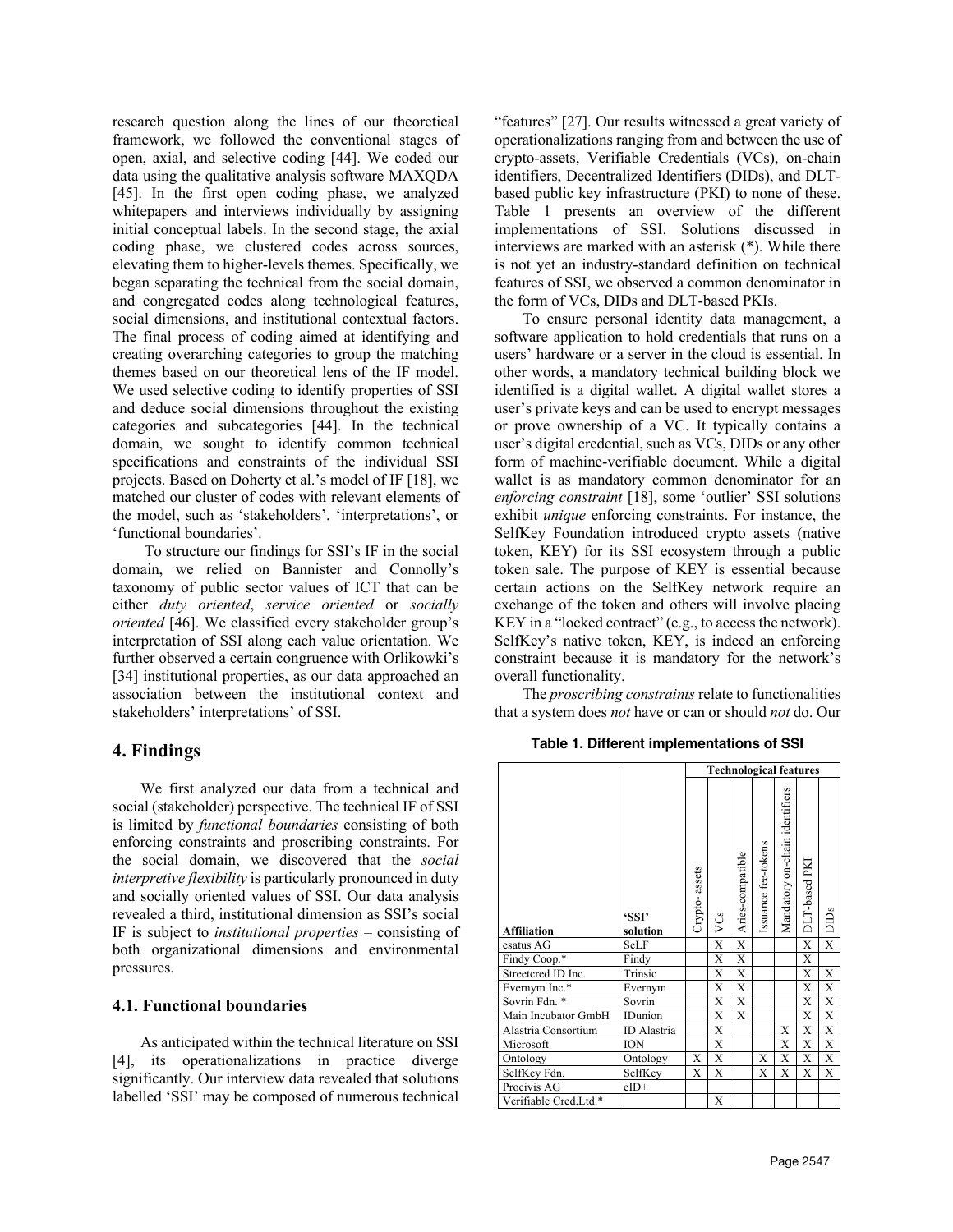interview data revealed that there is a recurring aversion towards centralized data storages and siloed databases. Thus, SSI seeks to store identity data in a decentralized fashion. Generally, decentralized storage is associated with the use of DLT [10]. While we could not confirm a uniform implementation of SSI on DLT-based PKIs, there is a strong consensus towards 'concepts of decentralization' and reducing the need of interaction between the identity or credential issuer, the user, and the service provider. For instance, some SSI implementations rely on a PKI with certificate authorities. Such certificate-based solutions do not use DLT-based PKIs, but they still store the certificates in a decentralized manner on the users' end devices. Other solutions neither rely on a DLT nor on certificate authorities, but by offering digital mobile wallets to users these schemes are ultimately decentralized. A proscribing constraint would thus be a system that neither uses DLT-based PKIs nor certificate authorities, and which does thus not allow for the storage of data outside the realms of one specific institution. This architecture design would inherently be at odds with the objective of SSI.

## **4.2. The social interpretive flexibility**

We clustered the various interpretations of SSI along Bannister and Connolly's [46] taxonomy of public sector values (Table 2). The framework defines three types of values that typically underpin digital government services. *Duty oriented* values encompass the duty-bound aspects and mandates of public officials as servants to the state. *Service oriented* values for digital government incorporate values, such as efficiency, that seek to ensure high standards of services to citizens. Finally, *socially oriented* values cover a wider spectrum of political and social goals to generate added value to citizens and further social integration.

With regard to duty oriented SSI values, experts from not-for-profit and for-profit organizations viewed SSI as a possibility to re-establish and increase trust in central institutions as a "key enabler to enforce […] democratic principles." Public officials, on the other hand, emphasized the government's responsibility to have a "duty of care" over users and to protect long term needs, such as "privacy", "social cohesion" and even "life goals" of citizens against impulsive needs, such as "efficiency" and "convenience."

With regard to service oriented values, all stakeholder groups expressed a positive feeling towards increased user convenience generated by SSI, in particular through the use of self-managed digital wallets on users' mobile devices. Experts from not-forprofit and for-profit organizations strongly highlighted increased efficiency and personal data management as crucial benefits of SSI.

A great variety of interpretations of SSI emerged among socially oriented values. We observed contestations among stakeholders particularly in aspects regarding data ownership, digital exclusion and decentralization. While *data ownership* was promised or promoted by almost all SSI whitepapers and private sector organizations, researchers and public officials judged the pledge for ownership as a "misconception about personal data […] propagated by SSI proponents." Another interviewee emphasized that there is "no such thing as the owner of personal data and GDPR does not even use this concept." Indeed, legally the idea ownership of data is not covered under the current regulatory regime. While the idea of 'reappropriating' data to users is heavily disputed, all stakeholders agreed that SSI would enable *user control*, thereby ensuring an individual's ability to control the exchange, disclosure and restriction of identity data.

Socially oriented values also encompass the accessibility of ICT for the general public in order to prevent *digital exclusion*. In this context, researchers and government officials shared the view that SSI would require high digital literacy among users because it presupposes the individual's capability of managing and controlling one's own identity data. Both groups questioned whether all individuals could be entrusted with the ability of self-management and critical reasoning to assess when to share which data or restrict access to whom. Similarly, researchers argued that SSI requires internet access, the possession of an electronic device, and in some cases even a smartphone with biometric authentication methods. Contrarily, stakeholders from not-for-profit and for-profit organizations pronounced the social inclusiveness of SSI – addressing individuals that are unable to prove their identity in "paper-based, nationally driven, government identity systems." On the socially oriented

**Table 2. Overview of the interpretive flexibility interpretive flexibility in the social domain of SSI** 

|                          | <b>Researchers</b>                | Not-for-profit                                         | For-profit                                             | <b>Government officials</b>                           |
|--------------------------|-----------------------------------|--------------------------------------------------------|--------------------------------------------------------|-------------------------------------------------------|
| <b>Duty oriented</b>     |                                   | Trust in institutions                                  | Trust in institutions                                  | Duty of care for citizens                             |
| <b>Service oriented</b>  | User convenience                  | User convenience<br>User data management<br>Efficiency | User convenience<br>User data management<br>Efficiency | User convenience                                      |
| <b>Socially oriented</b> | Data control<br>Digital Exclusion | 'Data ownership'<br>Social inclusion                   | 'Data ownership'<br>Social inclusion                   | Data control<br>Digital Exclusion<br>Decentralization |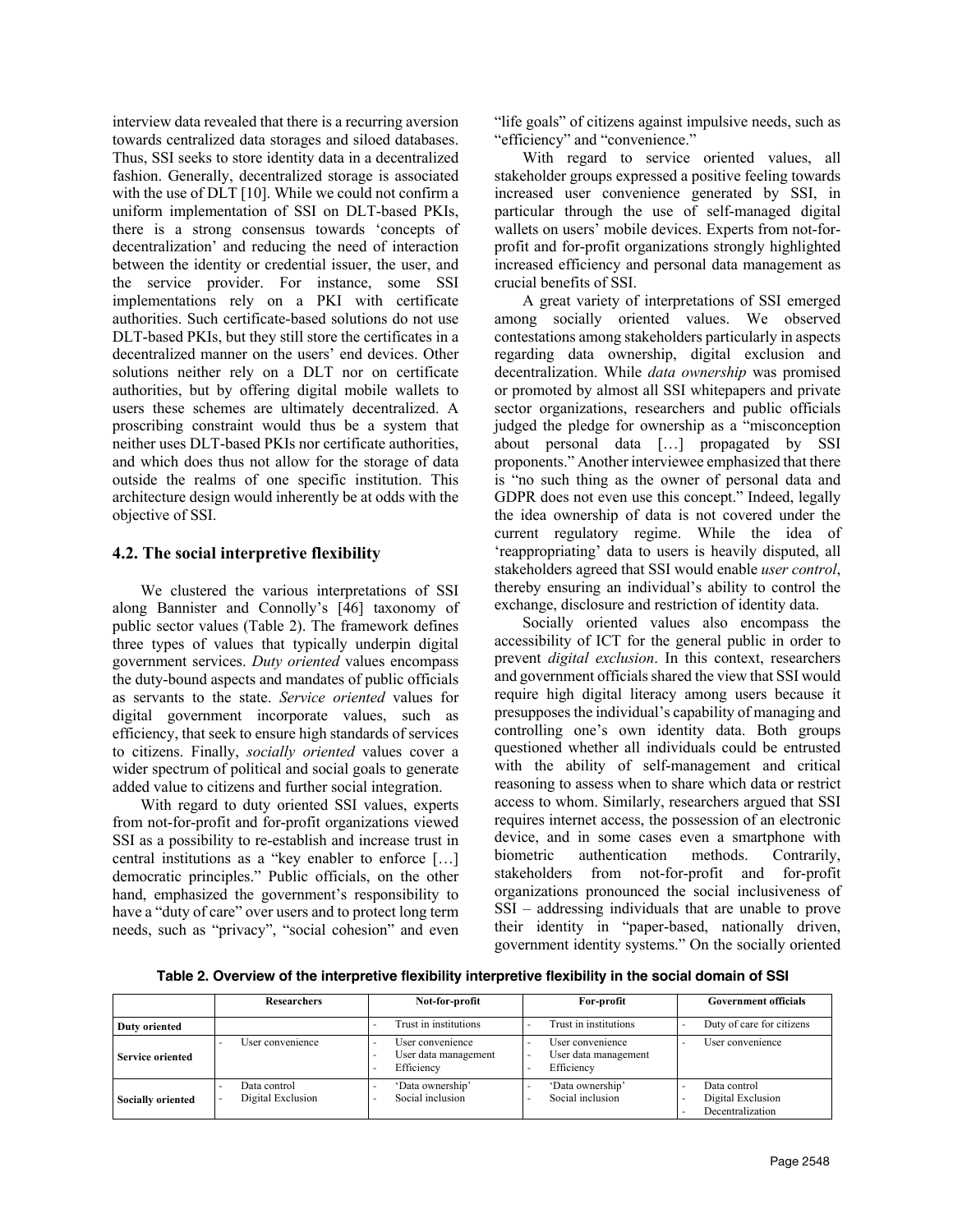value of *decentralization*, some governmental actors perceived SSI as a "principle-based" construct that lacks trust and credibility. This view was based on the duality of SSI that incorporates a libertarian idealism on the one side, while calling for government-issued credentials and thus relying on a centralized authority on the other. In sum, SSI is interpreted flexibly in the social domain. This leads to confusion about SSI as a novel, electronic identity paradigm.

#### **4.3. Underlying institutional properties**

The analysis of our data revealed that human agents and their interpretation of socio-technical artefacts are subject to a variety of institutional properties. Following Orlikwoski [19], we categorized these in terms of endogenous *organizational dimensions* (ODs) such as business strategies, ideology, culture or standard operating procedures, as well as exogenous *environmental pressures* (EPs) such as regulations, vendor strategies, or state of knowledge about technology. We present our findings in Table 3 and indicate the strength of the impact of each institutional property on the social groups' interpretations of SSI with the numbers 1 (low impact) to 4 (high impact). It is noteworthy that the analysis of our data showed that researchers as a stakeholder group are not impacted by institutional properties. The reason for this may be due to researchers, working on a scientific basis, tend to assess IT artefacts objectively and independently from cultural or political influence.

For the ODs, we identified two prevalent institutional properties: *operating procedures* and *culture*. In the realm of operating procedures, we found that for-profit companies based their argumentation for SSI particularly on the drawbacks of current "paper driven and centralized identity systems" which would "benefit from a decentralized digital identity scheme." Government officials shared this view and referred to shortcomings of legacy issues in the public sector as the "big problem in our times that we are using approaches that come from medieval times", which were "never changed" because "people are accustomed to them." Our interviews with experts from Europe and the Anglosphere further highlighted the presence of cultural differences. Many interviewees mentioned the distinction between systems in the Anglosphere which are characterized by a tendency of "distrust towards anything 'central'" as opposed to Europe, where central registries act "as an authoritative source of truth." Therefore, people in the United States, for instance, would be more involved in the discussion on selfsovereignty than in Europe. As a consequence, the lack of discussion around SSI could "give the impression that [users] don't need to rely on any [...] authoritative source to prove your identity."

For the EPs, a frequently recurring theme in our data was related to *regulatory dynamics*, as well as the *political environment*, which was particularly reflected in the European legal and political landscape. This is because EU regulation, especially in the context of transatlantic data transfers, also affects non-European stakeholders. As such, non-for-profit and for-profit organizations acknowledged the repercussions of the GDPR into jurisdictions beyond the EU. Interviewees from the private sector argued that despite regulatory challenges with the GDPR, there are also opportunities for companies that "employ innovative, privacyrespecting ways." Interview participants highlighted how SSI's selective disclosure mechanisms would help administrations to comply with the GDPR's principle of data minimization. Public officials' view on this was heterogenous. While some acknowledged SSI's potential to facilitate GDPR compliance, others claimed that such compliance would not help to establish trust, but only be based on "box-ticking". In another case, experts from for-profit companies referred to the revision of the European regulation on electronic identification and trust services for electronic transactions(eIDAS), arguing that the open consultation was an opportunity to propose "tweaks in the regulation that will help […] to establish SSI as one of the key factors." Public officials agreed that eIDAS could potentially confer legal validity to a new decentralized identity paradigm. With regard to the political environment, we noticed a recurring reference among interviewees from both the private and the public sector to the European Commission's support and "proactive approach" for decentralized digital identity schemes. It seemed to be motivated by the ambition to improve Europe's digital competitiveness next to major global actors.

**Table 3. Overview of the institutional properties of SSI's interpretive flexibility**

|                              |                              | Researcher | Not-for-profit | For-profit | Government |
|------------------------------|------------------------------|------------|----------------|------------|------------|
| Organisational<br>dimensions | Operating procedures         |            |                |            |            |
|                              | Culture                      |            |                |            |            |
| Environmental<br>pressures   | <b>Regulatory Dynamics</b>   |            |                |            |            |
|                              | <b>Political Environment</b> |            |                |            |            |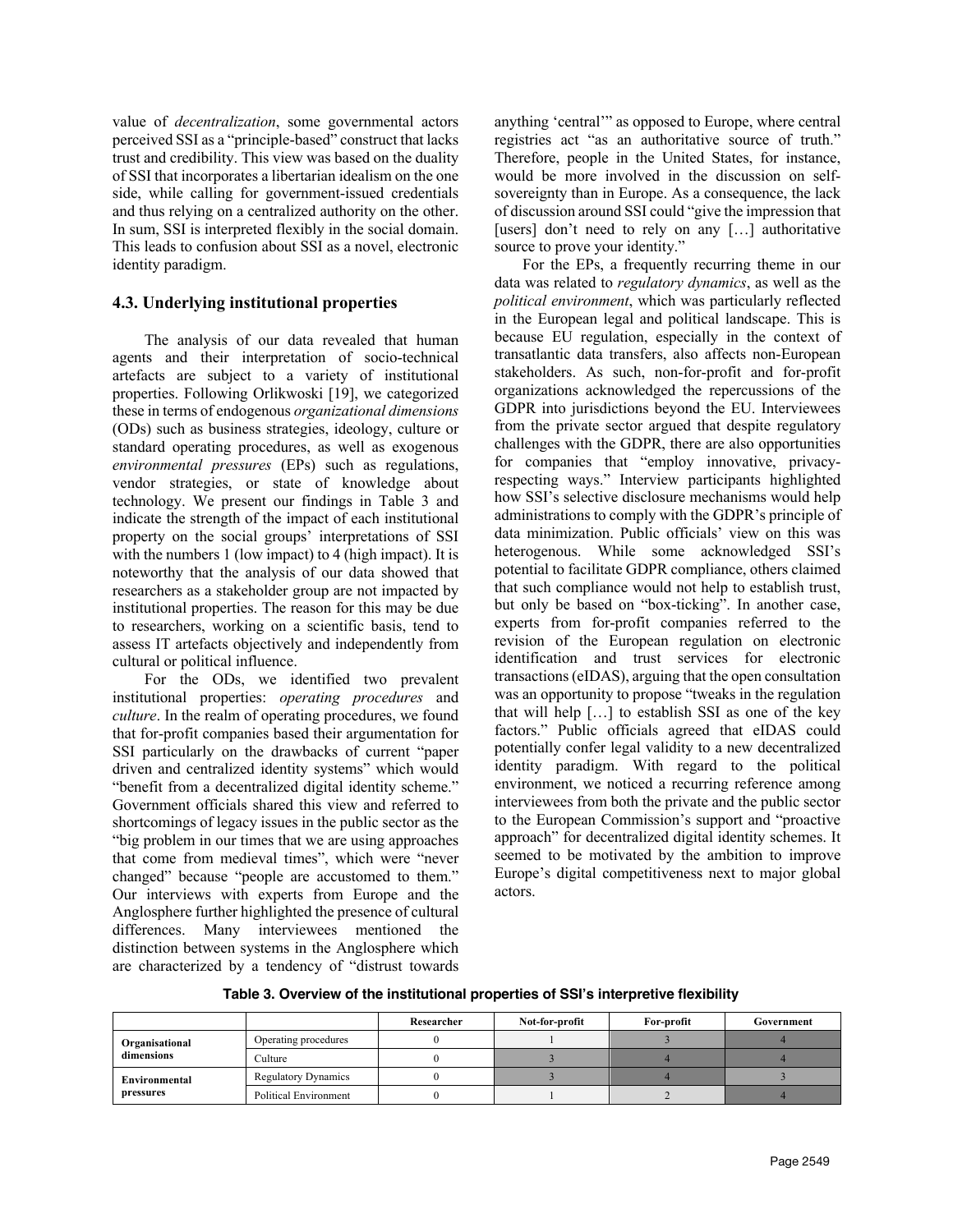## **5. Discussion**

Using empirical data from interviews and project documentation, we investigated the functional boundaries and social dynamics of SSI. While we were able to define and map these, we realized that the IF of SSI is associated with an underlying institutional 'domain'. This domain seems to influence social groups and their understandings of SSI. We accounted for this third domain in a model that respects both Doherty et al.'s [18] two dimensions, as well as Orlikowski's [19] structural approach. Based on these two models, we propose an extended model of IF (Figure 3) that builds on Doherty et al. [18]. Already accounted for in the original model of interpretive flexibility, the arrows A and B reflect the duality of technology. That is, how human agents shape technology, and in turn, how technology influences the actions and behavior of users. Here, we investigated how different value sets of stakeholders affect the flexible understandings of SSI.

Our data suggested that underlying institutional properties play an important role in stakeholder's interpretation formation. These latent dimensions are an important aspect in understanding the social construction of IT artifacts, as they go beyond stakeholders' interests and their interest-based interpretations. This association is denoted by arrow C. Specifically, *IT legacy issues* were important contextual factors for for-profit companies and governments in interpreting SSI. As such, they served as a justification of service oriented values, such as user convenience, data management, and efficiency brought about by SSI. Moreover, *continental differences* regarding the perception of SSI seemed to influence stakeholders' diverging interpretations of SSI's socially and duty oriented values. Based on these geopolitical differences, not-for-profit and for-profit organizations from the Anglosphere often referred to SSI's potential to reestablish trust among citizens in centralized institutions. On the other end of the spectrum, public officials from

Europe emphasized the government's duties as a supervisor over citizens.

We further discovered that *regulatory dynamics*, such as the GDPR and its user-centric focus served as a duty oriented premise to increase the legitimacy of SSI. Similarly, the revision of eIDAS was used as a tool for SSI proponents to voice suggestions to confer legal validity to SSI paradigms. Although the actual revision did not foresee any adjustments to legally cover SSI technologies, it raised the attention of policy-makers and allowed to roughly embed a 'foreign' SSI construct into a European legal context. This observation illustrates how underlying legal developments can initiate debates about user-centric values such as privacy or security, and can then be utilized as tool of legitimization in the social construction of technology.

The *political environment* also played a role in stakeholders' view on SSI. Our data revealed that whenever the idea of SSI was associated with initiatives supported by the European Commission, the views on SSI became more tangible and concrete. This applied to stakeholders in both the private and the public sector.

Finally, Orlikowski's [19] work also highlights a fourth connection: how a technology could influence institutional conditions by "reinforcing or transforming structures of signification, domination, and legitimation" (arrow D). At this stage, very few SSI implementations gained operational foothold in the public sector. This makes it difficult to determine to what extent SSI technology impacts institutional properties. However, to the extent of our knowledge, there is one example that underpins this tendency. As one of the front-runners of SSI, Germany initiated a legal change in its Federal Registration Act with its first SSI use-case on hotel check-in procedures which proposed the introduction of an "experimentation clause" to test further methods of digital registration [47]. A similar draft on an experimentation clause was ratified for Know-Your-Customer identification methods covered by the German Money Laundering



**Figure 3. Extended model of interpretive flexibility**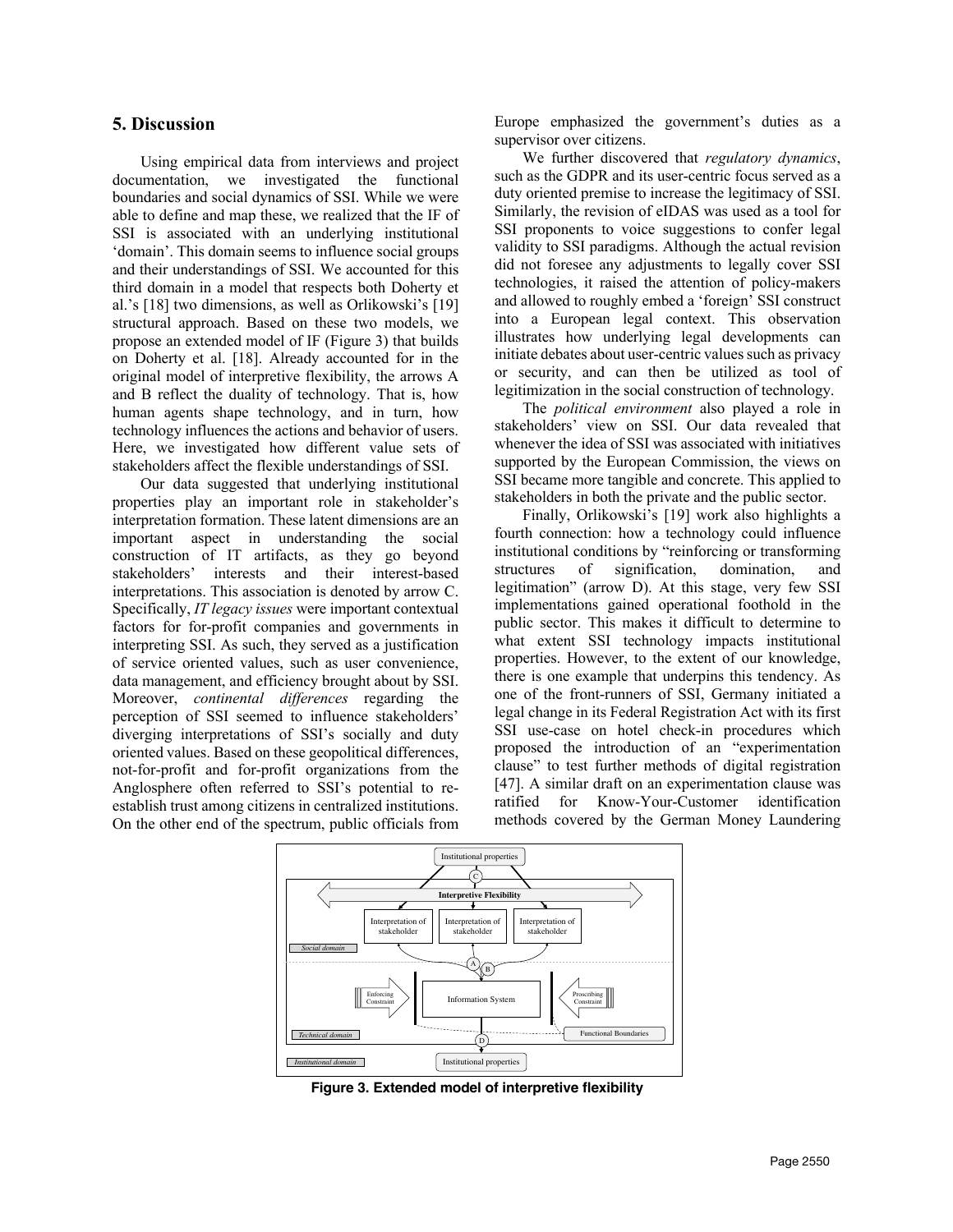Act. These regulatory changes created a legal basis for wallet-based identity management systems and can therefore be considered to have been initiated by SSI.

The extended model of IF serves to account for varying dimensions at-play during the design and development of information systems. By analyzing contextual institutional factors, stakeholders' interpretations are more traceable and assessable. This is especially useful for both digital government practitioners and academic scholars, who seek to evaluate the history of a new IT artefact and its attributed public values. For researchers dealing with digital government, the extended model of IF constitutes a foundation for further research as a new theoretical lens to analyze complex socio-technical IT artefacts. For practitioners, the devised model addresses the current confusion and ambiguity around SSI by systematically unravelling the social, technical, and institutional context that influences the understanding of SSI.

#### **6. Conclusion**

Decentralized identity management systems are a relevant but very young topic for governments. Unfortunately, vague and value-laden interpretations around socio-technical constructs can distort the public discourse and risk misrepresenting values and affordances that technology can offer to users. To unpack the various understandings of SSI on a social, technical and institutional level, our study delineated the technical boundaries of SSI, mapped its spectrum of socio-political ambiguities as novel electronic identification paradigm, and provided insights into the institutional properties of stakeholders. From a technical perspective, we identified the digital wallet as an enforcing constraint on the one side, and the centralized, siloed storage of identity credentials as a proscribing constraint for SSI on the other. In the social domain, the most diverging interpretations occurred in duty and socially oriented values of SSI. Using Orlikowski's structuration model [19], we identified legacy procedures, cultural differences, regulatory dynamics and political environments as institutional properties that are associated with SSI's interpretive flexibility. Our results allowed us to extend Doherty et al.'s [18] model on IF – a multidimensional framework that serves to improve the understanding of complex sociotechnical systems. The findings of this study can serve as a backbone for future research in this field and provide a foundation for policy discussions around SSI.

However, studying a nascent phenomenon such as SSI comes with certain limitations. Because of its technical immaturity, we were not able to investigate full-fledged implementations and analyze the perception of SSI among users as a fifth group of

stakeholders. Further, due to the limited number of people acquainted with SSI, we were only able to interview experts that, by definition, have an interest in SSI. This may have biased the range of IF to some extent. The robustness of the extended model of IF can be tested against in future case studies. Likewise, it can be worthwhile to consider aspects of critical theory, such as the critical capability approach of technology, or other theoretical perspectives of technological transition or social construction. As such, these limitations provide avenues for follow-up research on decentralized identity systems that can build on the technical, social, or institutional insights on SSI presented in this study.

## **7. Acknowledgements**

The authors would like to thank Johannes Sedlmeir and Reilly Smethurst for their contributions to the technical features table and the references list.

Supported by PayPal and the Luxembourg National Research Fund FNR, Luxembourg (P17/IS/13342933/PayPal-FNR/Chair in DFS/ Gilbert Fridgen).

## **8. References**

- [1] Laurent, M., J. Denouël, C. Levallois-Barth, and P. Waelbroeck, "Digital Identity", In *Digital Identity Management*. Elsevier, 2015, 1–45.
- [2] Bélanger, F., and L. Carter, "Trust and risk in egovernment adoption", *The Journal of Strategic Information Systems 17*(2), 2008, pp. 165–176.
- [3] Ferdous, M.S., F. Chowdhury, and M.O. Alassafi, "In Search of Self-Sovereign Identity Leveraging Blockchain Technology", *IEEE Access 7*, 2019, pp. 103059–103079.
- [4] Mühle, A., A. Grüner, T. Gayvoronskaya, and C. Meinel, "A survey on essential components of a self-sovereign identity", *Computer Science Review 30*, 2018, pp. 80–86.
- [5] Allen, C., "The Path to Self-Sovereign Identity", *Life With Alacrity*, 2016.
- [6] Preukschat, A., and D. Reed, "Self-Sovereign Identity", *Manning Publications*, 2021.
- [7] Tobin, A., D. Reed, F.P.J. Windley, and S. Foundation, "The Inevitable Rise of Self-Sovereign Identity", 2017.
- [8] Reed, D., M. Sporny, and M. Sabadello, "Decentralized Identifiers (DIDs) v1.0 Core architecture, data model and representations", *W3C Candidate Recommendation Draft*, 2021.
- [9] Sporny, M., D. Longely, and D. Chadwick, "Verifiable Credentials Data Model 1.0", *W3C Recommendation*, 2019.
- [10] Ølnes, S., J. Ubacht, and M. Janssen, "Blockchain in government: Benefits and implications of distributed ledger technology for information sharing", *Government Information Quarterly 34*(3), 2017, pp. 355–364.
- [11] Cheesman, M., "Self-Sovereignty for Refugees? The Contested Horizons of Digital Identity", *Geopolitics*, 2020, pp. 1–26.